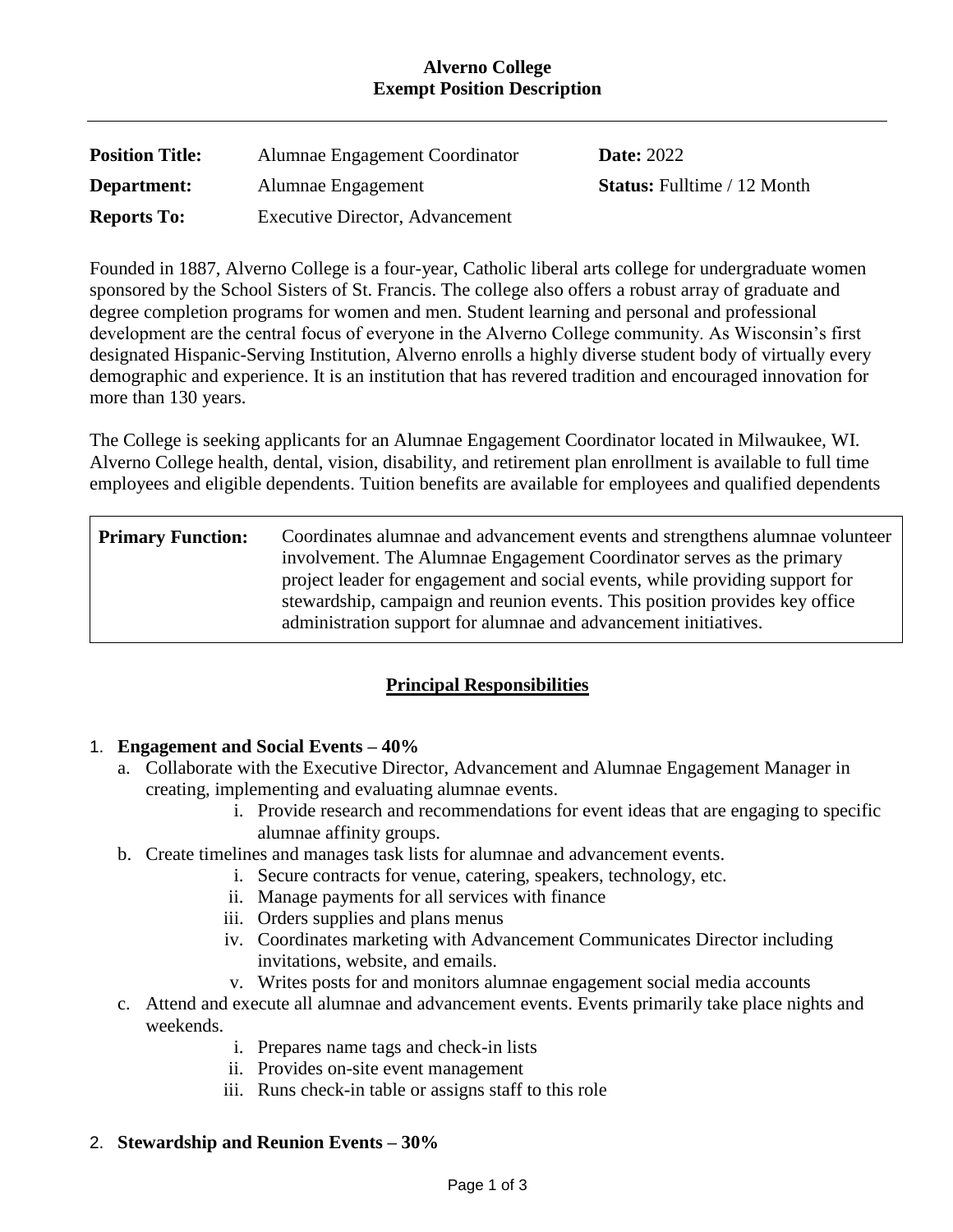- a. Coordinates details of all stewardship and reunion events under the direction of and in collaboration with Executive Director Advancement and Alumnae Engagement Manager
	- i. Celebration of Giving
	- ii. Heritage Society Mass and Brunch
	- iii. Graduation & Almost Alumnae Week
	- iv. Alum Teach & Learn Weekend
- b. Manages timeline and logistics for these major events including:
	- i. Confirming speakers (students, faculty, staff, other)
	- ii. Confirming guests for honorees
	- iii. Coordinating invitation logistics with communications director
	- iv. Creating website
	- v. Ordering linens
	- vi. Making space reservations
	- vii. Coordinating menu
	- viii. Coordinating signage
		- ix. Printing name tags and check-in list
		- x. Assisting in the management of event flow
	- xi. Recruiting student workers to work at event

#### 3. **Office Management and Data Entry – 20%**

a. Coordinate student office workers to ensure accurate and up to date entry of obituaries, alumnae updates in colleague, thorough and complete special event tasks, and organized workspaces. b. Data Entry

- a. Update member records (addresses, phones, emails, employment, names, etc.)
- b. Enter event attendees
- c. Enter alumnae volunteers
- d. Track event attendees
- e. Maintain department events calendar
- f. Track event RSVPs
- g. Enter Class notes and pull for magazine

#### 4. **Internal & External Communication – 10%**

- a. Effectively communicate with our internal and external customers in writing, orally or with technology.
	- i. Assist alumnae with website issues
	- ii. Follow-up with RSVP questions
	- iii. Provide constituent IDs
- b. Develop strong relationships throughout the College, specifically with student activities, catering, and event and space as they relate to on-campus events.
- c. Work with Communications Specialist and the College Marketing Department to develop copy and content for all event mailings, invitations, and alumnae communications.
- d. Create and implement a comprehensive marketing plan for each event that utilizes the appropriate tools and targets the ideal market.
- 5. Participate in department meetings, committees, and official College functions when appropriate.
- 6. Be respectful of the College's vision of a balanced and healthy lifestyle strategy which includes the *Seven Dimensions of Wellness: Career, Emotional, Environmental, Intellectual, Physical, Social, and Spiritual.*
- 7. Comply with safety procedures and maintain clean and orderly work areas.
- 8. **Perform other tasks as necessary to support the mission of the College.**

### **Qualifications**